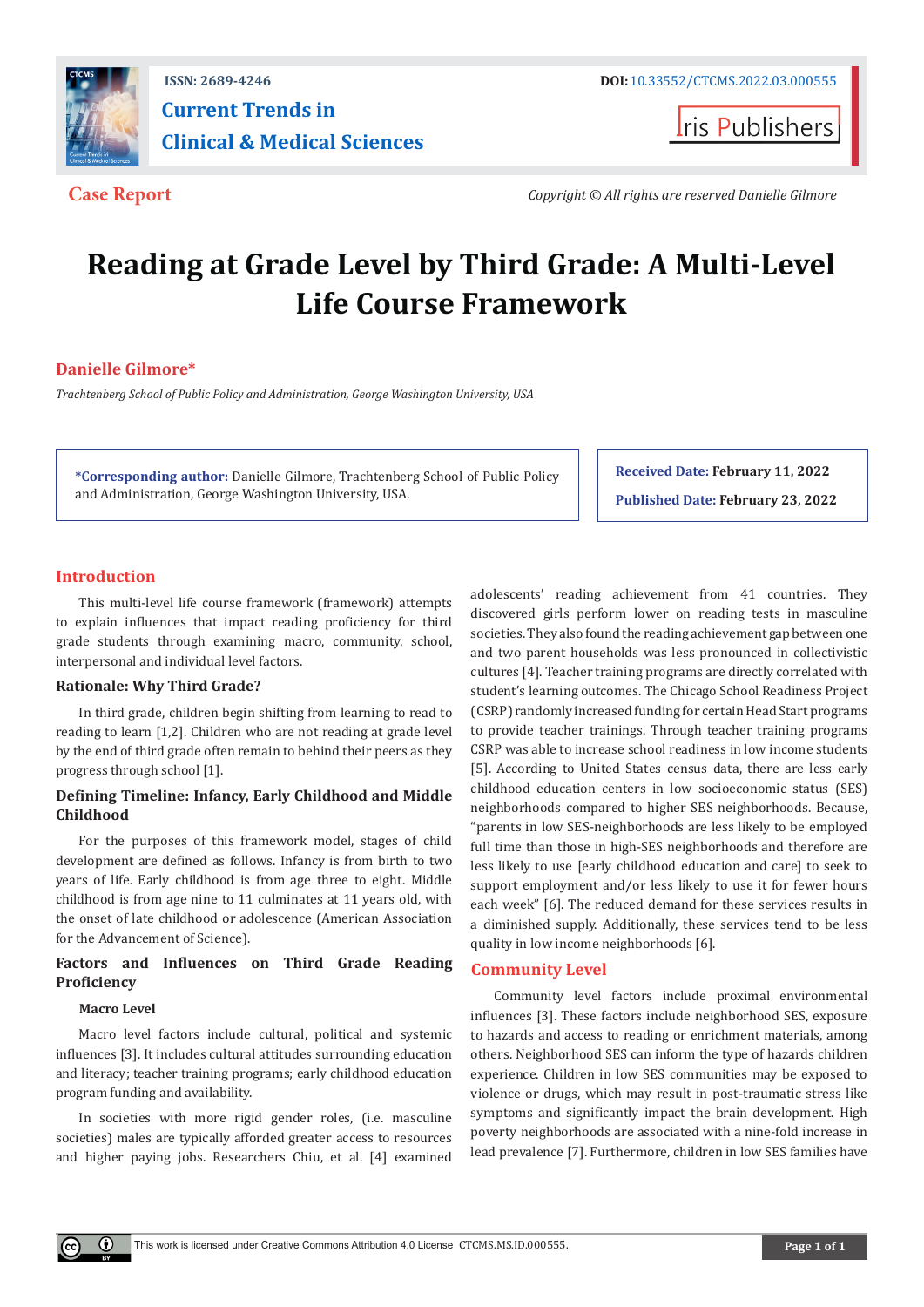less access to learning and stimulating materials [7]. According to [8] "the average U.S. middle income child has access to 12 books, but in low income neighborhoods there is about one book for every 355 children (p. 8). Thus, the ability to develop proficient reading abilities can be significantly enhanced or hindered by one's neighborhood of residents.

#### **School Level**

School level factors involve academic related influences that affect one's ability to learn. These factors include school SES, school climate, and teacher-child relationship. School SES is directly correlated with the resources available to the school, faculty and students. Low performing schools are typically located within low income neighborhoods [1]. School climate refers to the overall environment within a learning institution. It can serve as a facilitator or barrier in engaging and motivating students to learn. Teachers' roles are especially fundamental in the development of school climates [5]. Evidence shows classroom quality and relationships with teachers have been shown to influence students' academic outcomes [9]. Closer teacher-child relationships result in increased school readiness, higher academic performance, reduced behavioral problems [10].

#### **Interpersonal Level**

Interpersonal level factors refer to the relationship or social influences associated with an outcome of interest [3]. Family level factors are among the most critical influences of language development and literacy in childhood. These factors include, but are not limited to housing instability, parenting style, parental SES and education level, maternal mental health and family environment. Housing instability is defined as moving at least three times over a child's lifetime. According to Current Population Survey data, 42% of households that reported moving had children under age 6, suggesting housing instability is highest among families with preschool aged children. Housing instability during infancy and early childhood adversely impact social, emotional and cognitive development resulting in diminished school readiness and academic achievement [11]. Until age seven, the developing pre-frontal cortex can be significantly influenced by parents and other caregivers. Parenting style is strongly correlated with child's development of executive functioning. Executive functioning is linked to critical thinking, reading and math proficiency, verbal and nonverbal reasoning, academic achievement, communication and social skills [12]. Strict or more intrusive parenting styles are associated with poorer child outcomes including worse language development and increased externalizing behavior problems [13].

Income and education have a substantial impact on one's employment, housing, transportation and other social determinants of health. Children from low SES backgrounds are at higher risk for developing poor self-regulation (SR) due to exposure to factors associated with poverty like poor neighborhood quality [6,14]. Results from a three-generation prospective longitudinal survey show individuals with higher income and education had grandchildren with more advanced vocabulary development. Children with limited vocabulary have more difficulty in school which worsens as students' progress through school [15]. Maternal mental health is an important factor in development. A study conducted [16], revealed children of mothers with poor mental health outcomes during early childhood, had higher cortisol levels at school age. Depressed mothers are less likely to engage with and respond to their children inhibiting the development of executive functioning, working memory and other skills related to later school success [16]. Previous studies have also study by linked maternal stress and depression in utero and early childhood to behavioral problems in middle and late childhood [17-19] conducted a study to examine the influence of family environment for adopted children. The study revealed family environment affects child outcomes independent of genetic influences. High levels of family dysfunction can increase cortisol levels and impair brain development [16]. Additionally, research shows children who have one strong positive parental relationship can be buffered from the harmful effects of the unhealthy relationship with the other parent or caregivers [17].

#### **Individual Level**

One cannot build a framework without compassing the individual level factors that impact reading proficiency. These factors are included by not limited to toxin exposure, birth weight, temperament, infant vocabulary, SR, language development, prekindergarten attendance, school performance, literacy, minority status and gender.

Exposures to toxins in utero and early childhood including lead, alcohol, and stress adversely impact cognitive development and academic performance, even among children from middle- and upper-income families [20,21]. Researchers [21], found "significant associations between early childhood lead exposure and academic achievement" which follow a dose-response pattern (p. e75). Children of mothers who drank heavily during pregnancy were twice as likely to read below proficiency. Exposure to elevated levels of cortisol and other stress hormones can result in toxic stress which damages prefrontal cortex, hypothalamus and other architecture of the developing brain [16]. In addition, premature birth is a "clear predictor of early school performance" [22]. Children born prematurely are more likely to be low birth weight, placing them at a significant risk of delayed language development [23]. Children who are slow to develop spoken language in the absence of any known cause (e.g. developmental disabilities) are at increased risk for developing reading difficulties by school age [24].

SR or the intentional adaptation and response to external stimuli is a predictor of academic success [25,26]. Children with higher SR have better working memory and impulse control, perform better at tasks integrating multiple skills [25], and have higher classroom engagement and academic achievement [26]. Language development is also "an important component of school readiness and later academic success[13]. If children lack the language skills to understand instruction and communicate effectively, they will struggle throughout school and the life course. Pre-school can provide children with support needed to be more adequately prepared for school. Students who attend Head Start, an early childhood education program for low income children have higher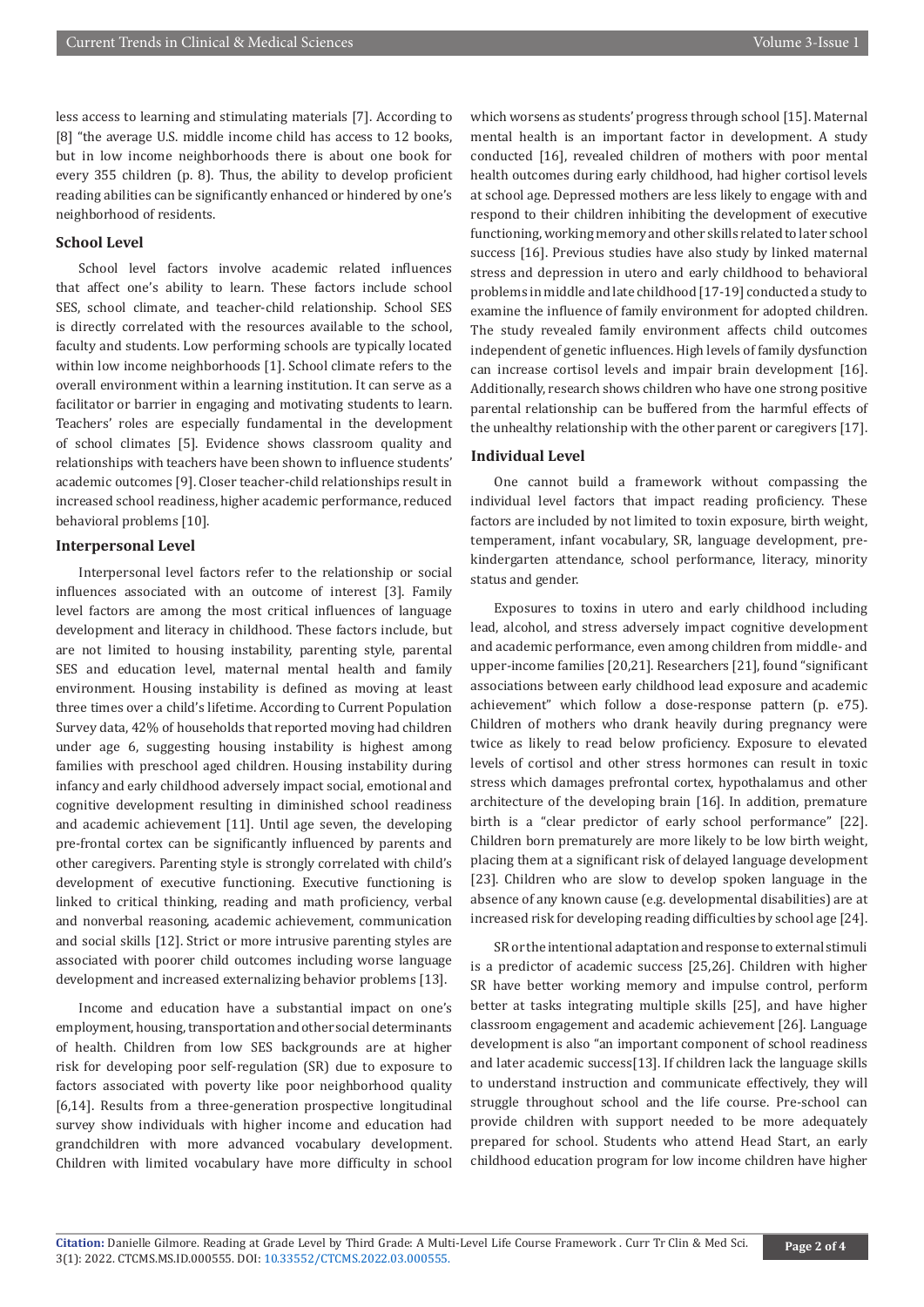social skills and more established cognitive development [27]. Preschool attendance is also correlated with the early development of literacy skills ultimately improving school readiness [28].

Performance in kindergarten through second grade is strong predictor of future school performance. Students with subpar academic performance typically fail to catch up as they continue through school [1]. When investigating influences on reading level for third graders, one must account for literacy level. Students who have developed literacy early or those with more established literacy skills have improved school readiness and better academic outcomes [28].

Temperament is defined as "the manner in which an individual reacts with and responses to social and emotional environmental cues" [18]. It is established in infancy and remains fairly stable throughout life course. Temperament is a primary determinant in the development SR [14]. Preschool attendance is correlated with improved language development and the early development of literacy skills. Children in low income families have less access to resource dense environments [1]; are more likely to born prematurely [22] or exposed to toxins including lead and prenatal

alcohol exposure [20]; and experience housing instability [11] or increased family dysfunction [21]. Consequently, low income children are less ready for school and have lower reading proficiency than their affluent peers. These effects are further compounded by race and ethnicity, especially because many factors associated with low SES are also associated with minority status. Research shows African American and Latino/a students who poor readers in third grade are less likely to complete high school than White students performing at the same reading level [1].

#### **Role of Early Childhood Interventions**

Implementing prevention programs before third grade can increase proficiency of 85- 90% of poor readers. However, if interventions are implemented after third grade 75% of children will still continue to have reading difficulties [2]. Literacy development has a critical period and to maximize the effectiveness of an intervention policy makers should intervene as early in the life course as possible. Thus, high quality early childhood interventions are key to improving reading proficiency among children [10,29] (Figure 1).



#### **Acknowledgement**

 $N<sub>0</sub>$ 

#### **Conflict of Interest**

No conflict of interest.

#### **References**

- 1. Hernandez DJ (2011) Double Jeopardy: How Third-Grade Reading Skills and Poverty Influence High School Graduation. Annie E. Casey Foundation.
- 2. Lesnick J, Goerge R, Smithgall C, Gwynne J (2010) Reading on grade level in third grade: How is it related to high school performance and college enrollment. Chicago, IL: Chapin Hall at the University of Chicago.
- 3. Blum R (2017) Social Determinants of Adolescent Health.
- 4. Chiu MM, Yin Chow BW (2010) Culture, motivation, and reading achievement: High school students in 41 countries. Elsevier 20: 579- 592.
- 5. [Li Grining CP, Raver CC, Jones Lewis D, Madison Boyd S, Lennon J](https://pubmed.ncbi.nlm.nih.gov/25321641/) [\(2014\) Targeting Classrooms' Emotional Climate and Preschoolers'](https://pubmed.ncbi.nlm.nih.gov/25321641/) [Socioemotional Adjustment: Implementation of the Chicago School](https://pubmed.ncbi.nlm.nih.gov/25321641/) [Readiness Project. Journal of prevention & intervention in the](https://pubmed.ncbi.nlm.nih.gov/25321641/) [community 42\(4\): 264-281.](https://pubmed.ncbi.nlm.nih.gov/25321641/)
- 6. Cloney D, Cleveland G, Hattie J, Collette T (2016) Variations in the Availability of Quality Early Childhood Education and Care by Socioeconomic Status of Neighborhoods. Early Education and Development 27(3): 384-401.